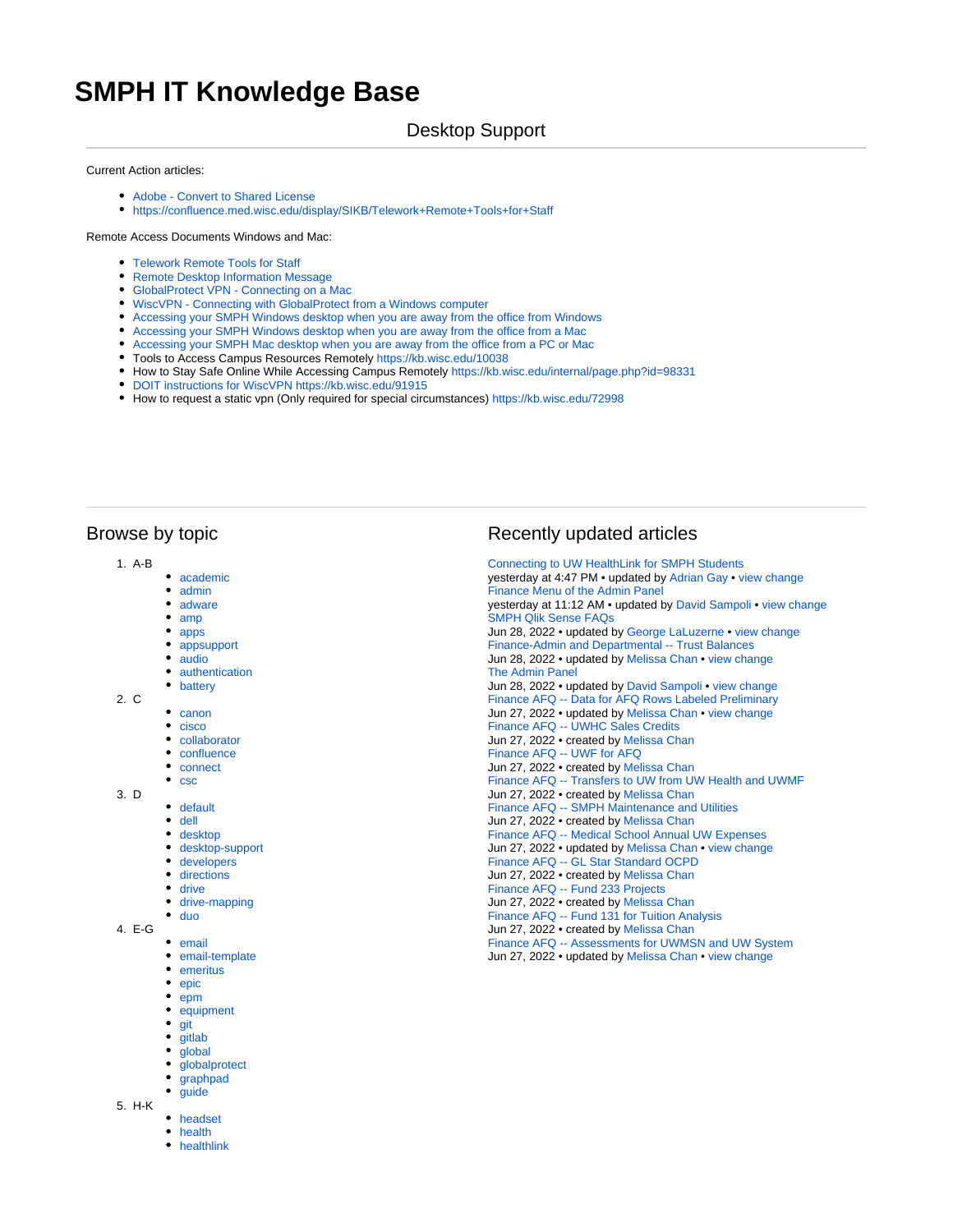- [home](https://confluence.med.wisc.edu/label/SIKB/home)
- [hospital](https://confluence.med.wisc.edu/label/SIKB/hospital)
- [how](https://confluence.med.wisc.edu/label/SIKB/how)
- [how-to](https://confluence.med.wisc.edu/label/SIKB/how-to)
- [hslc](https://confluence.med.wisc.edu/label/SIKB/hslc)
- [infoaccess](https://confluence.med.wisc.edu/label/SIKB/infoaccess)  $\bullet$  [kb](https://confluence.med.wisc.edu/label/SIKB/kb)
- 6. L
	- $\cdot$  [lab](https://confluence.med.wisc.edu/label/SIKB/lab)
		- [laptop](https://confluence.med.wisc.edu/label/SIKB/laptop)
		- [learning](https://confluence.med.wisc.edu/label/SIKB/learning)
		- [local](https://confluence.med.wisc.edu/label/SIKB/local)
		- [login](https://confluence.med.wisc.edu/label/SIKB/login)
- 7. M-N
	- [mac](https://confluence.med.wisc.edu/label/SIKB/mac)
		- [macmail](https://confluence.med.wisc.edu/label/SIKB/macmail)
		- [macos](https://confluence.med.wisc.edu/label/SIKB/macos)
		- [malware](https://confluence.med.wisc.edu/label/SIKB/malware) • [manifest](https://confluence.med.wisc.edu/label/SIKB/manifest)
		-
		- $\bullet$  [map](https://confluence.med.wisc.edu/label/SIKB/map) • [medical](https://confluence.med.wisc.edu/label/SIKB/medical)
		- $\bullet$  [mfa](https://confluence.med.wisc.edu/label/SIKB/mfa)
		- [mfa-duo](https://confluence.med.wisc.edu/label/SIKB/mfa-duo)
		- [modern](https://confluence.med.wisc.edu/label/SIKB/modern)
		- [monitors](https://confluence.med.wisc.edu/label/SIKB/monitors)
		- [network](https://confluence.med.wisc.edu/label/SIKB/network)
- 8. O-P
- [odbc](https://confluence.med.wisc.edu/label/SIKB/odbc)
- $\bullet$  [office](https://confluence.med.wisc.edu/label/SIKB/office)
- [office365](https://confluence.med.wisc.edu/label/SIKB/office365)
- [onboarding](https://confluence.med.wisc.edu/label/SIKB/onboarding)
- [oracle](https://confluence.med.wisc.edu/label/SIKB/oracle)
- $\bullet$  [outlook](https://confluence.med.wisc.edu/label/SIKB/outlook)
- $\bullet$  [pc](https://confluence.med.wisc.edu/label/SIKB/pc)
- $\bullet$ [portal](https://confluence.med.wisc.edu/label/SIKB/portal)
- [printer](https://confluence.med.wisc.edu/label/SIKB/printer)
- [prism](https://confluence.med.wisc.edu/label/SIKB/prism)
- [protect](https://confluence.med.wisc.edu/label/SIKB/protect)
- [purchase](https://confluence.med.wisc.edu/label/SIKB/purchase)
- 9. Q-R  $\bullet$  [qlik](https://confluence.med.wisc.edu/label/SIKB/qlik)
	-
	- [qliksense](https://confluence.med.wisc.edu/label/SIKB/qliksense) • [recommended](https://confluence.med.wisc.edu/label/SIKB/recommended)
	- [replacement](https://confluence.med.wisc.edu/label/SIKB/replacement)
	-
	- [research](https://confluence.med.wisc.edu/label/SIKB/research) • [retire](https://confluence.med.wisc.edu/label/SIKB/retire)
	- [review](https://confluence.med.wisc.edu/label/SIKB/review)
- 10. S-T
	- [service-account](https://confluence.med.wisc.edu/label/SIKB/service-account)
	- [settings](https://confluence.med.wisc.edu/label/SIKB/settings)
	- [shadow](https://confluence.med.wisc.edu/label/SIKB/shadow)
	- [shopuw](https://confluence.med.wisc.edu/label/SIKB/shopuw)
	- [sound](https://confluence.med.wisc.edu/label/SIKB/sound)
	- [space](https://confluence.med.wisc.edu/label/SIKB/space)
	- [speaker](https://confluence.med.wisc.edu/label/SIKB/speaker)
	- $\bullet$  [status](https://confluence.med.wisc.edu/label/SIKB/status)
	- [student](https://confluence.med.wisc.edu/label/SIKB/student)
	- [student\\_healthlink\\_access](https://confluence.med.wisc.edu/label/SIKB/student_healthlink_access)
	- [switch](https://confluence.med.wisc.edu/label/SIKB/switch)
- 11. U-Z  $\bullet$  [temp](https://confluence.med.wisc.edu/label/SIKB/temp)
	- [unrestored-unknown-attachment](https://confluence.med.wisc.edu/label/SIKB/unrestored-unknown-attachment)
	- [uwhealth](https://confluence.med.wisc.edu/label/SIKB/uwhealth)
	- [vidyo](https://confluence.med.wisc.edu/label/SIKB/vidyo)
	- [voip](https://confluence.med.wisc.edu/label/SIKB/voip)
	- $\bullet$  [vpn](https://confluence.med.wisc.edu/label/SIKB/vpn)
	- [webex](https://confluence.med.wisc.edu/label/SIKB/webex)
	- [windows](https://confluence.med.wisc.edu/label/SIKB/windows)
	- [workspaceone](https://confluence.med.wisc.edu/label/SIKB/workspaceone)
	- [wso](https://confluence.med.wisc.edu/label/SIKB/wso)

#### **Frequently used pages**

- [Academic Technology Support](https://confluence.med.wisc.edu/display/SIKB/Academic+Technology)
- [QlikSense Data Analytics Platform](https://confluence.med.wisc.edu/pages/viewpage.action?pageId=14123168)
- Recommended Equipment for Staff [Purchase](https://confluence.med.wisc.edu/display/SIKB/SMPH+Administration+-+Recommended+PRINTERS+for+staff+purchase)

# **Need more help?**

[it.med.wisc.edu](https://it.med.wisc.edu) has additional information and links to specific support request forms  $\sim$ or $\sim$ 

#### **Other resources**

- [SMPH Employee Intranet](https://intranet.med.wisc.edu)
- [DoIT Help Desk](https://it.wisc.edu/services/help-desk/)